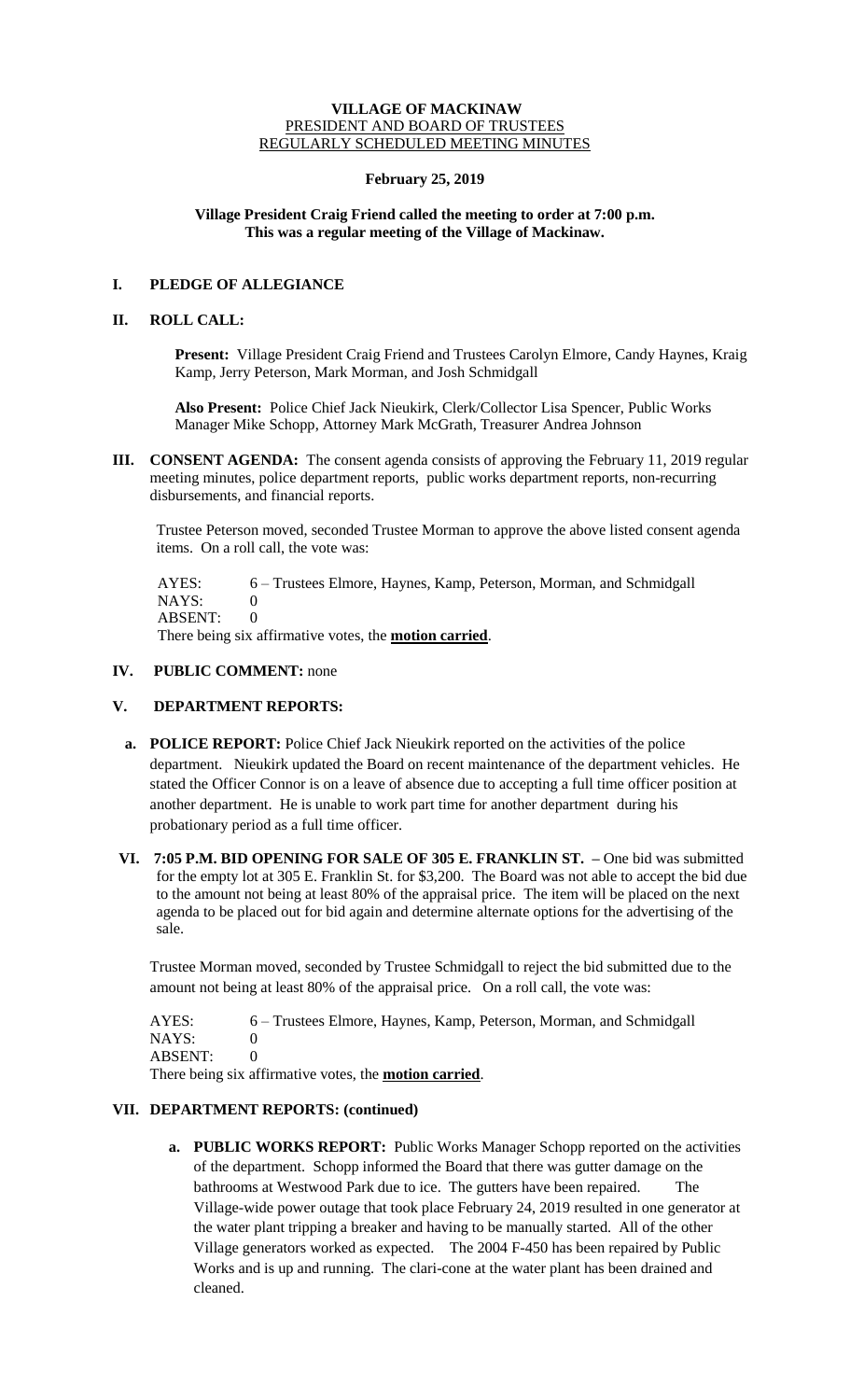**Fertilizer agreement for Brock Lake baseball diamonds and Westwood park soccer field –** Trustee Elmore moved, seconded by Trustee Schmidgall to authorize President Friend to sign the 2019 turf fertilization program contract with Green View Landscaping Company for Brock Lake and Westwood Park. Brock Lake diamonds 1, 2, & 3 cost is \$1,560.00. Westwood Park soccer field cost is \$638.00. Fertilizing these areas is listed as a responsibility of the Village in the intergovernmental agreement with Mackinaw Township Recreational Group. On a roll call, the vote was:

AYES: 6 – Trustees Elmore, Haynes, Kamp, Peterson, Morman, and Schmidgall NAYS: 0 ABSENT: 0

There being six affirmative votes, the **motion carried**.

**2019 Clean-up day –** Trustee Elmore moved, seconded by Trustee Haynes to have the public works department enter into a co-partnership with Minier for clean-up day. The two will combine use of labor and equipment to have a clean-up day in both Villages. Clean up day in Village of Mackinaw will be May 6, 2019. An ad will be placed in the Area Buyers Guide; flyers will be posted around town and on Facebook. On a roll call, the vote was:

AYES: 6 – Trustees Elmore, Haynes, Kamp, Peterson, Morman, and Schmidgall NAYS: 0 ABSENT: 0 There being six affirmative votes, the **motion carried**.

**Curb in front of Post office on Main St. -** The Post Master of the Post Officer has requested that the yellow curb be removed in front of the building to allow 2 extra parking places along the street. Recently the mail box that was at the curb has been moved closer to the building so there is no need for the yellow curb no parking. Schopp stated that when the weather warms the department can work on removing the paint with solvents and power washing.

Trustee Morman moved, seconded by Trustee Peterson to have the Public Works department remove the yellow curb in front of the Post Office on Main St. to create 2 extra parking spaces along the street. On a roll call, the vote was:

AYES: 5 – Trustees Haynes, Kamp, Peterson, Morman, and Schmidgall NAYS: 1 – Trustee Elmore ABSENT: 0 There being five affirmative votes, the **motion carried**.

## **b. TREASURER'S REPORT**

**Non-Recurring Bills -** Trustee Elmore moved, seconded Trustee Peterson to approve the non-recurring bills. On a roll call, the vote was:

AYES: 6 – Trustees Elmore, Haynes, Kamp, Peterson, Morman, and Schmidgall NAYS: 0 ABSENT: 0 There being six affirmative votes, the **motion carried**.

Trustee Morman asked Treasurer Johnson how the CD that matured on January 31, 2019 was processed. Johnson stated that half of the CD was deposited into the accounts to fund the down payment for the upcoming back hoe lease. The other half was put back into a CD with a higher interest rate. The funds are to be used for heavy equipment.

Johnson also updated the Board that an additional water/sewer money market account with a higher interest rate was opened at First Security Bank and \$100,000 from the water/sewer credit card payment account at Heartland Bank has been transferred into it.